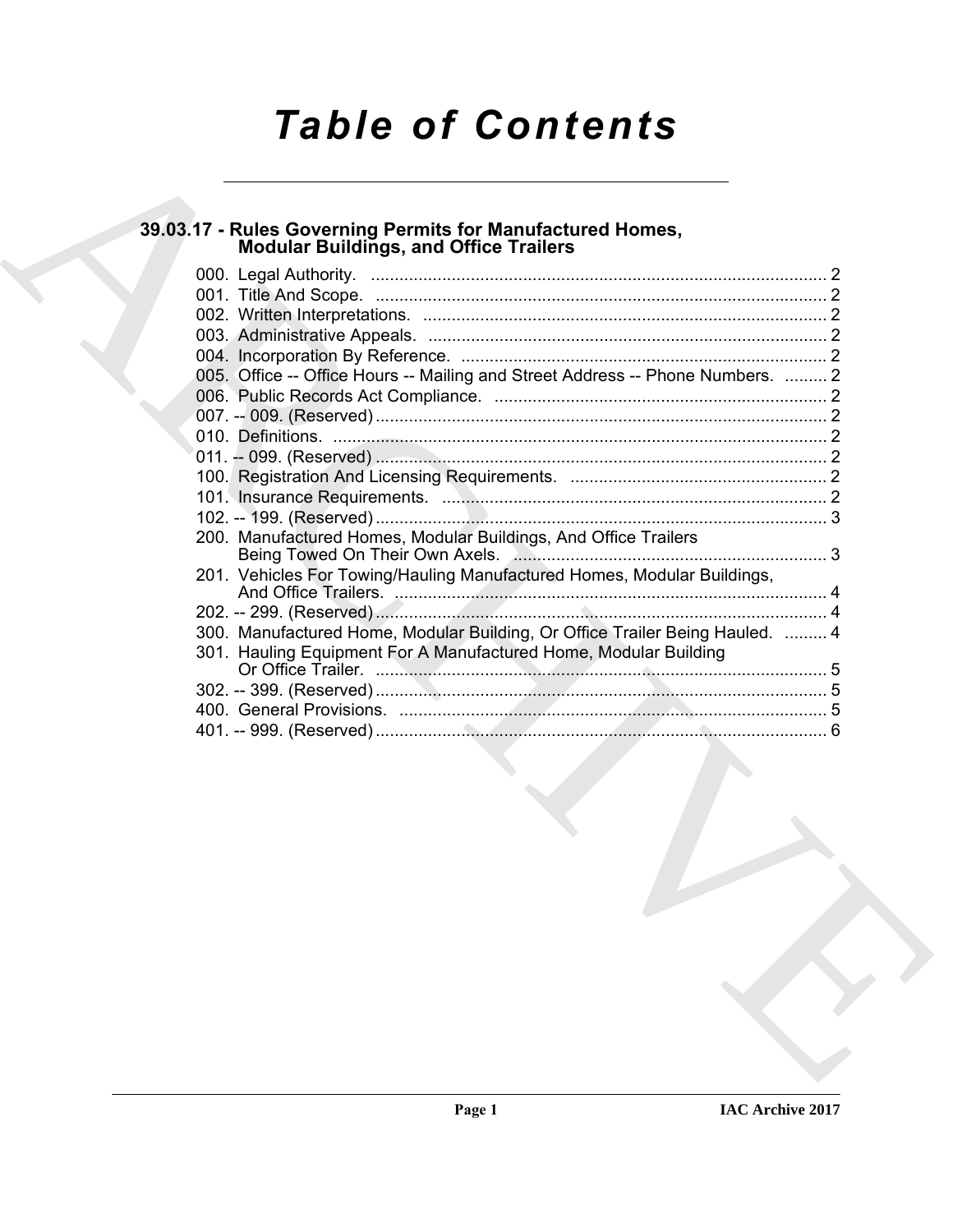#### **IDAPA 39 TITLE 03 CHAPTER 17**

### **39.03.17 - RULES GOVERNING PERMITS FOR MANUFACTURED HOMES, MODULAR BUILDINGS, AND OFFICE TRAILERS**

#### <span id="page-1-1"></span><span id="page-1-0"></span>**000. LEGAL AUTHORITY.**

This rule, governing the movement of manufactured homes, modular buildings, and office trailers in excess of the sizes allowed by Sections 49-1004 and 49-1010, Idaho Code, is adopted under the authority of Section 40-312, Idaho Code.<br>(3-29-10) Code. (3-29-10)

#### <span id="page-1-2"></span>**001. TITLE AND SCOPE.**

**01.** Title. This rule shall be cited as IDAPA 39.03.17, "Rules Governing Permits for Manufactured Modular Buildings, and Office Trailers," IDAPA 39. Title 03, Chapter 17. (4-5-00) Homes, Modular Buildings, and Office Trailers," IDAPA 39, Title 03, Chapter 17.

**02.** Scope. This rule states the regulations for overlegal permits issued for the movement of tured homes, modular buildings and office trailers. (4-5-00) manufactured homes, modular buildings and office trailers.

#### <span id="page-1-3"></span>**002. WRITTEN INTERPRETATIONS.**

There are no written interpretations for this chapter. (4-11-06)

#### <span id="page-1-4"></span>**003. ADMINISTRATIVE APPEALS.**

Administrative appeals under this chapter shall be governed by the rules of administrative procedure of the attorney general, IDAPA 04.11.01, "Idaho Rules of Administrative Procedure of the Attorney General." (4-11-06) general, IDAPA 04.11.01, "Idaho Rules of Administrative Procedure of the Attorney General."

#### <span id="page-1-5"></span>**004. INCORPORATION BY REFERENCE.**

There are no documents incorporated by reference in this chapter. (4-11-06)

#### <span id="page-1-6"></span>**005. OFFICE -- OFFICE HOURS -- MAILING AND STREET ADDRESS -- PHONE NUMBERS.**

**01. Street and Mailing Address**. The Idaho Transportation Department maintains a central office in 3311 W. State Street with a mailing address of PO Box 7129, Boise, ID 83707-1129. (4-11-06) Boise at 3311 W. State Street with a mailing address of PO Box 7129, Boise, ID 83707-1129.

**02. Office Hours**. Daily office hours are 7:30 a.m. to 5:00 p.m. except Saturday, Sunday and state holidays. (3-29-10) holidays. (3-29-10)

**03. Telephone and Fax Numbers**. The central office may be contacted during office hours by phone at 8420 or by fax at 208-334-8419. 208-334-8420 or by fax at 208-334-8419.

#### <span id="page-1-7"></span>**006. PUBLIC RECORDS ACT COMPLIANCE.**

All records associated with this chapter are subject to and in compliance with the Idaho Public Records Act, as set forth in Title 74, Chapter 1, Idaho Code. (4-11-06) forth in Title 74, Chapter 1, Idaho Code.

### <span id="page-1-8"></span>**007. -- 009. (RESERVED)**

#### <span id="page-1-13"></span><span id="page-1-9"></span>**010. DEFINITIONS.**

Refer to IDAPA 39.03.01, "Rules Governing Definitions," for definitions of the terms used in this Rule. (4-2-08)

#### <span id="page-1-10"></span>**011. -- 099. (RESERVED)**

#### <span id="page-1-15"></span><span id="page-1-11"></span>**100. REGISTRATION AND LICENSING REQUIREMENTS.**

**39.03.17 - RULES COVERNING CHAPTER 171**<br> **CHAPTER 2001 - RULES COVERNING PERMITS CONVENIENCE (SOMETIME DE CONVENIENCE DE CONVENIENCE DE CONVENIENCE DE CONVENIENCE DE CONVENIENCE DE CONVENIENCE DE CONVENIENCE DE CONVENIEN** All manufactured homes moved on their own axles on any public highway are required to be licensed, permanently or temporarily, with the exception of, new manufactured homes, being transported either prior to first sale at retail or to the initial setup location of the original purchaser. The manufactured home registration (if required) and general property tax receipt shall be made available for inspection upon demand of any enforcement officer. (3-25-1 property tax receipt shall be made available for inspection upon demand of any enforcement officer.

#### <span id="page-1-14"></span><span id="page-1-12"></span>**101. INSURANCE REQUIREMENTS.**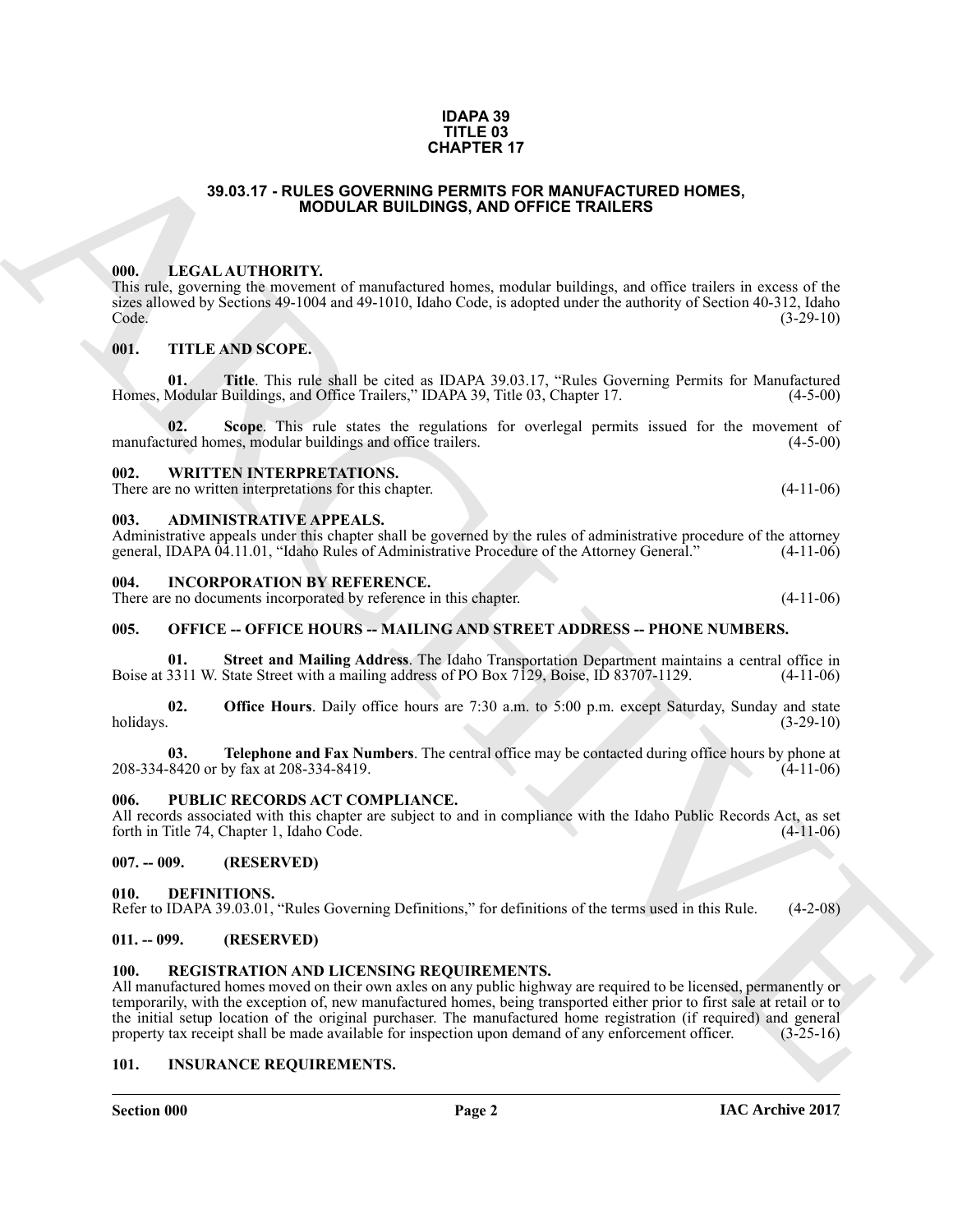### *IDAHO ADMINISTRATIVE CODE IDAPA 39.03.17 - Permits for Manufactured Homes, Idaho Transportation Department Modular Buildings, & Office Trailers*

The permittee or the driver of the vehicle hauling or towing overwidth manufactured homes, modular buildings, and office trailers shall be required to carry evidence of general liability insurance in the permitted vehicle written by a company licensed in Idaho showing coverage in the minimum amounts of three hundred thousand dollars (\$300,000) when hauling permittee's own manufactured home. When hauling for hire permittee must carry a minimum amount of seven hundred and fifty thousand dollars (\$750,000) insurance coverage, and have proper authority. (3-25-16)

## <span id="page-2-0"></span>**102. -- 199. (RESERVED)**

#### <span id="page-2-2"></span><span id="page-2-1"></span>**200. MANUFACTURED HOMES, MODULAR BUILDINGS, AND OFFICE TRAILERS BEING TOWED ON THEIR OWN AXELS.**

**01. Connection Device**. Shall meet the requirements of Federal Motor Carrier Safety Regulations, 49 CFR part 393.

<span id="page-2-13"></span><span id="page-2-8"></span><span id="page-2-5"></span>**02.** Length. Not in excess of eighty (80) feet including tongue. (10-2-89)

Moto Transmission Department<br>
2. Lie pranudace also the statistically the system proceeds manifested bases, and the system of the system of the system of the system of the system of the system of the system of the system **03.** Width. Shall be limited to a maximum of sixteen (16) feet at the base and shall not exceed eighteen (18) feet overall width including the eaves, except on a case-by-case basis as approved by the department. All movements with a base width in excess of sixteen (16) feet and an overall width in excess of eighteen (18) feet must submit a written request for movement of these units prior to being manufactured and a traffic control plan may also be required with the submission. Prior approval for the movement must be granted before an overlegal permit is issued.

\*\* Determination of manufactured home, modular building, or office trailer width shall be exclusive of such appurtenances as clearance lights, door handles, window fasteners, door and window trim, moldings and load securement devices up to but not in excess of three (3) inches on each side of load. (3-25-16) securement devices up to but not in excess of three  $(3)$  inches on each side of load.

<span id="page-2-7"></span>**04. Eaves**. No restrictions on eaves as long as the eighteen (18) feet maximum overall width limitation ceeded, or for those movements approved by the department on a case-by-case basis. (3-29-10) is not exceeded, or for those movements approved by the department on a case-by-case basis.

<span id="page-2-12"></span>**05. Weight**. The maximum allowable load for any vehicle tire operated on any public highway shall be in accordance with Code of Federal Regulations, Title 24, Chapter 20, Office of Assistant Secretary for Housing - Federal Housing Commissioner, Department of Housing and Urban Development, Part 3280, Subpart J, (CFR Title 24). (3-23-98)

<span id="page-2-10"></span>**06. Running Gear Assembly -- General**. The entire system (frame, drawbar, and coupling mechanism, running gear assembly including brake systems, axles and lights) shall be in accordance with CFR Title 24, for the year the manufactured home was built. In addition thereto, all tires used in transportation of manufactured homes under this category shall be in accordance with Federal Motor Carrier Safety Regulations, part 393. (3-23-98)

<span id="page-2-6"></span>**07. Construction**. Construction shall be in accordance with CFR Title 24, for the year the tured home was built. (3-23-98) manufactured home was built.

<span id="page-2-3"></span>**08.** Axles. All axles shall be in accordance with CFR Title 24, for the year the manufactured home was built, except that sixteen (16) foot wide (at the base) manufactured homes shall be required to have a minimum of four (4) axles. (3-23-98) four  $(4)$  axies.

<span id="page-2-4"></span>**09. Brakes**. Brakes shall be in accordance with CFR Title 24, for the year the manufactured home was built, except that sixteen (16) foot wide (at the base) manufactured homes shall be required to have brakes on a minimum of three (3) axles. minimum of three  $(3)$  axles.

<span id="page-2-9"></span>**10.** Lights. The unit shall have stop lights, turn signals and tail lights that meet the requirements of Motor Carrier Safety Regulations, part 393. Federal Motor Carrier Safety Regulations, part 393.

<span id="page-2-11"></span>**11. Safety Chains**. Two (2) safety chains shall be used, one (1) each on right and left sides of, but separate from, the coupling mechanism connecting the tow vehicle and the manufactured home while in transit. Chain shall be three-eighths (3/8) inch diameter steel. Chains shall be strongly fastened at each end to connect the tow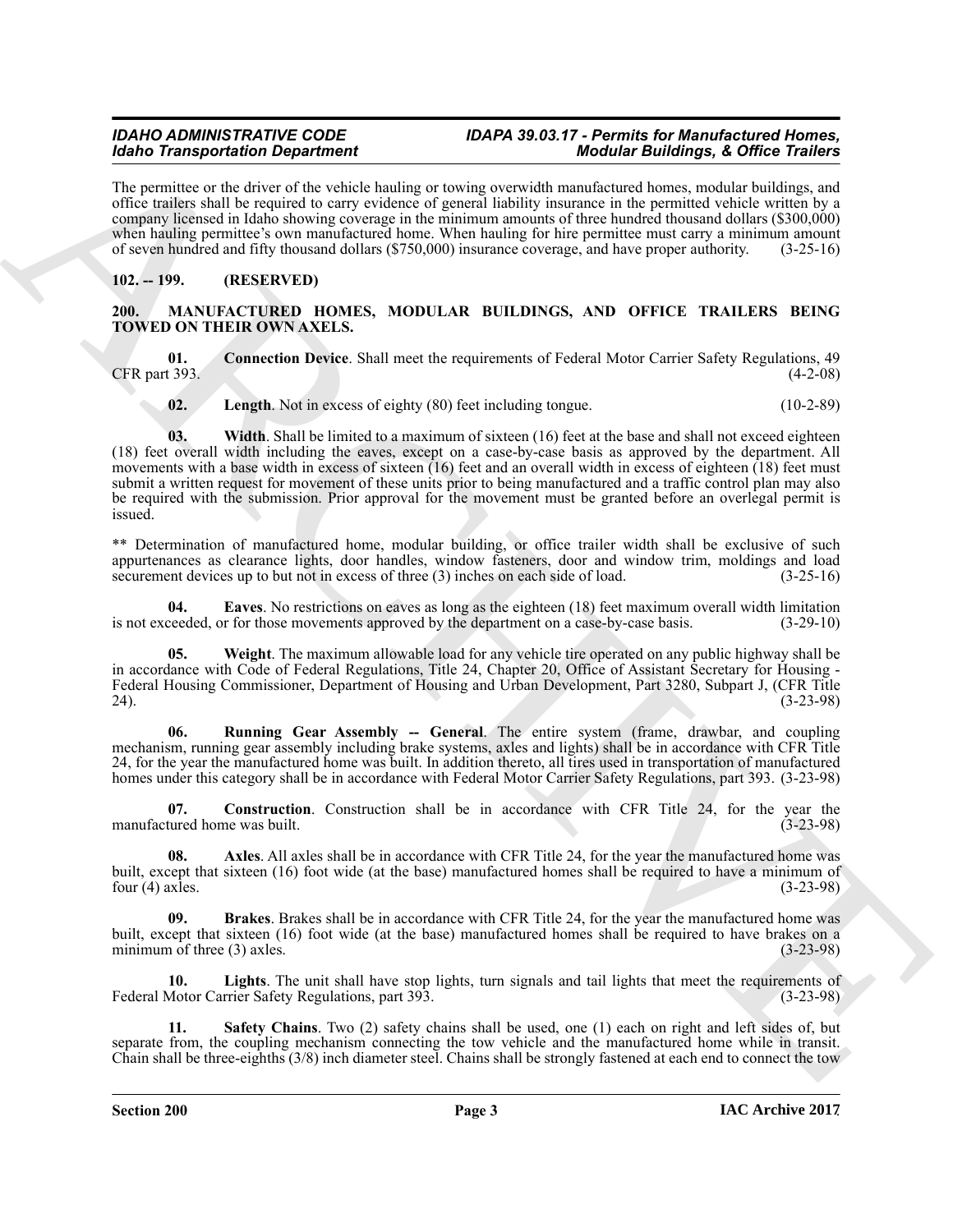#### <span id="page-3-13"></span><span id="page-3-6"></span><span id="page-3-0"></span>**201. VEHICLES FOR TOWING/HAULING MANUFACTURED HOMES, MODULAR BUILDINGS, AND OFFICE TRAILERS.**

| <b>201.</b>         | VEHICLES FOR TOWING/HAULING MANUFACTURED HOMES, MODULAR BUILDINGS,<br>AND OFFICE TRAILERS.                                                                                                                                                                                                                                                                                                                                                                                                                                                                                                                                      |                   |                                         |                        |                            |
|---------------------|---------------------------------------------------------------------------------------------------------------------------------------------------------------------------------------------------------------------------------------------------------------------------------------------------------------------------------------------------------------------------------------------------------------------------------------------------------------------------------------------------------------------------------------------------------------------------------------------------------------------------------|-------------------|-----------------------------------------|------------------------|----------------------------|
| 01.                 | Towing Vehicle. Tow vehicles for manufactured homes, modular buildings, and office trailers shall<br>comply with the following minimum requirements:                                                                                                                                                                                                                                                                                                                                                                                                                                                                            |                   |                                         |                        |                            |
|                     | <b>Manufactured Homes and</b><br><b>Office Trailers Width</b>                                                                                                                                                                                                                                                                                                                                                                                                                                                                                                                                                                   | <b>Tire Width</b> | <b>Drive Axle</b><br><b>Tire Rating</b> | Min. Unladen<br>Weight | <b>Rear Axle</b><br>Rating |
|                     | Over 8' to 10'                                                                                                                                                                                                                                                                                                                                                                                                                                                                                                                                                                                                                  | 7.00"             | 6 Ply                                   | 6,000#                 | None                       |
|                     | Over 10'to 12'                                                                                                                                                                                                                                                                                                                                                                                                                                                                                                                                                                                                                  | 8.00"             | 8 Ply                                   | 8,000#                 | 15,000#                    |
|                     | Over 12'                                                                                                                                                                                                                                                                                                                                                                                                                                                                                                                                                                                                                        | 8.25"             | 10 Ply                                  | 12,000#                | 15,000#                    |
|                     |                                                                                                                                                                                                                                                                                                                                                                                                                                                                                                                                                                                                                                 |                   |                                         |                        | $(3-25-16)$                |
| 02.                 | Brakes. Shall be in accordance with Federal Motor Carrier Safety Regulations part 393. (8-25-94)                                                                                                                                                                                                                                                                                                                                                                                                                                                                                                                                |                   |                                         |                        |                            |
| 03.                 | <b>Rear Axle.</b> Towing vehicle shall have a minimum of a single axle with dual mounted tires.                                                                                                                                                                                                                                                                                                                                                                                                                                                                                                                                 |                   |                                         |                        | $(8-25-94)$                |
| 04.<br>393.         | <b>Connection Device.</b> Shall meet the requirements of Federal Motor Carrier Safety Regulations, part                                                                                                                                                                                                                                                                                                                                                                                                                                                                                                                         |                   |                                         |                        | $(4-2-08)$                 |
| 05.                 | Horsepower Requirement. When towing/hauling a manufactured home, modular building, or<br>office trailer a minimum speed of twenty-five (25) mph must be maintained.                                                                                                                                                                                                                                                                                                                                                                                                                                                             |                   |                                         |                        | $(3-25-16)$                |
| 06.                 | <b>Two-Way Radio.</b>                                                                                                                                                                                                                                                                                                                                                                                                                                                                                                                                                                                                           |                   |                                         |                        | $(3-23-98)$                |
|                     |                                                                                                                                                                                                                                                                                                                                                                                                                                                                                                                                                                                                                                 |                   |                                         |                        |                            |
| a.                  | On all movements requiring a pilot/escort vehicle, both the towing unit and the pilot/escort<br>vehicle(s) shall be equipped with two-way radio equipment, licensed under Federal Communications Commission<br>regulations adequate to provide reliable voice communication between the drivers thereof at all times during the<br>movement of the escorted load. Transmitting and receiving capabilities of the radio equipment used shall be adequate<br>to provide the required communication over a minimum distance of one-half $(1/2)$ mile separation under conditions<br>normally encountered along the proposed route. |                   |                                         |                        | $(4-5-00)$                 |
| b.                  | Radio communication shall be open and monitored between pilot/escort vehicle(s) and oversize<br>load at all times during movement.                                                                                                                                                                                                                                                                                                                                                                                                                                                                                              |                   |                                         |                        | $(4-5-00)$                 |
| 07.<br>appropriate. | <b>Operator Requirements</b> . Operators of vehicles towing manufactured homes, modular buildings<br>and office trailers over ten (10) feet wide at the base shall have a class A or B Commercial Driver's License (CDL) as                                                                                                                                                                                                                                                                                                                                                                                                     |                   |                                         |                        | $(3-23-98)$                |
| 08.                 | Speed Limit Requirements. Vehicles towing manufactured homes or office trailers on their own<br>axles shall be limited to a maximum of sixty $(60)$ miles per hour.                                                                                                                                                                                                                                                                                                                                                                                                                                                             |                   |                                         |                        | $(3-25-16)$                |
| $202. - 299.$       | (RESERVED)                                                                                                                                                                                                                                                                                                                                                                                                                                                                                                                                                                                                                      |                   |                                         |                        |                            |
| 300.                | MANUFACTURED HOME, MODULAR BUILDING, OR OFFICE TRAILER BEING HAULED.                                                                                                                                                                                                                                                                                                                                                                                                                                                                                                                                                            |                   |                                         |                        |                            |

#### <span id="page-3-14"></span><span id="page-3-11"></span><span id="page-3-9"></span><span id="page-3-8"></span><span id="page-3-7"></span>**06. Two-Way Radio**. (3-23-98)

## <span id="page-3-12"></span><span id="page-3-10"></span><span id="page-3-1"></span>**202. -- 299. (RESERVED)**

### <span id="page-3-5"></span><span id="page-3-4"></span><span id="page-3-3"></span><span id="page-3-2"></span>**300. MANUFACTURED HOME, MODULAR BUILDING, OR OFFICE TRAILER BEING HAULED.**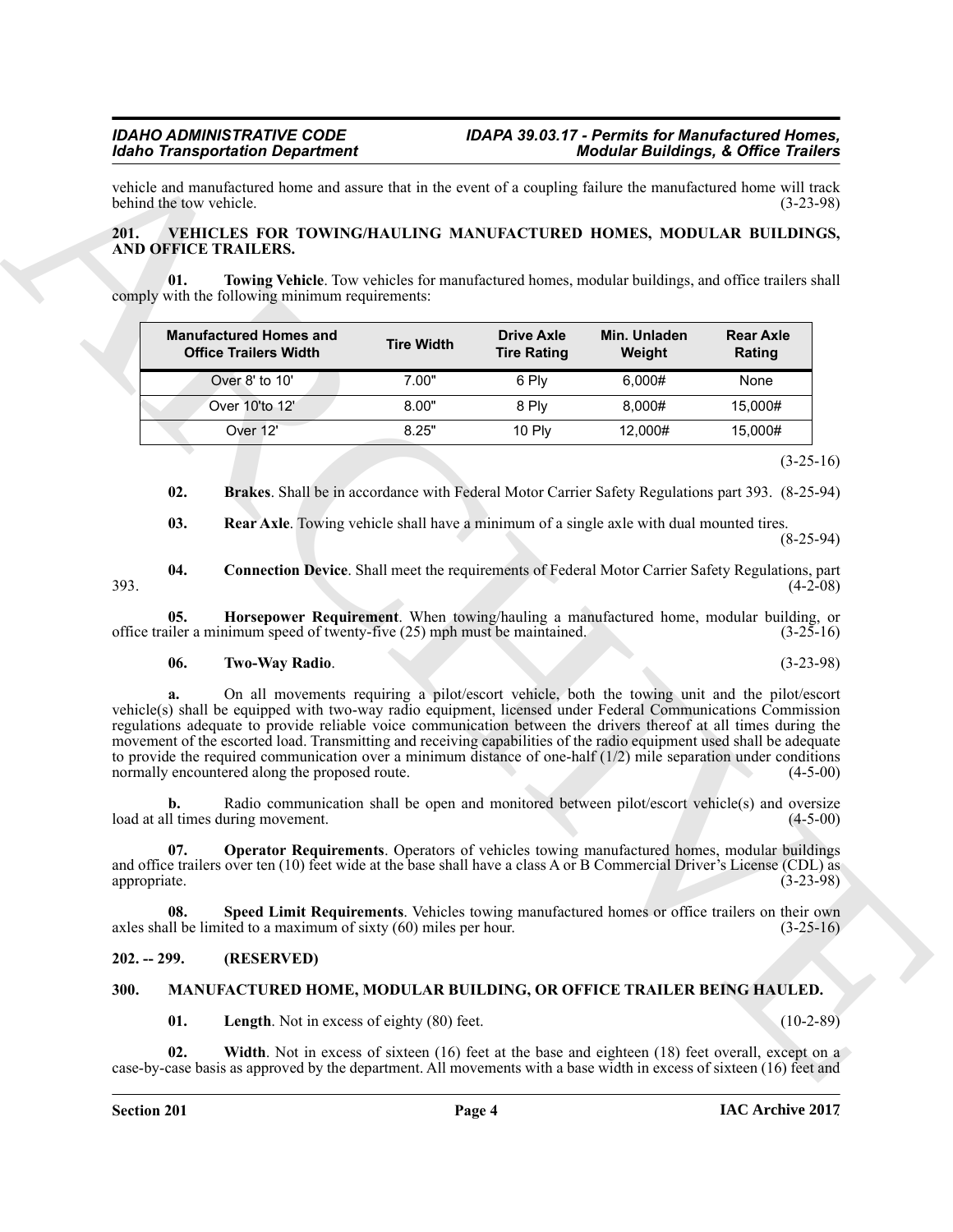#### *IDAHO ADMINISTRATIVE CODE IDAPA 39.03.17 - Permits for Manufactured Homes, Idaho Transportation Department Modular Buildings, & Office Trailers*

an overall width in excess of eighteen (18) feet must submit a written request for movement of these units prior to being manufactured and a traffic control plan may also be required with the submission. Prior approval for the movement must be granted before an overlegal permit is issued. (3-29-10)

<span id="page-4-13"></span>**03. Eaves**. No restrictions on eaves as long as the eighteen (18) foot maximum overall width limitation ceeded, or for those movements approved by the department on a case-by-case basis. (3-29-10) is not exceeded, or for those movements approved by the department on a case-by-case basis.

### <span id="page-4-9"></span><span id="page-4-0"></span>**301. HAULING EQUIPMENT FOR A MANUFACTURED HOME, MODULAR BUILDING OR OFFICE TRAILER.**

<span id="page-4-10"></span>**01. Hauling Equipment**. Vehicles used to haul manufactured homes, modular buildings and office trailers shall be combinations designed to meet the requirements of Federal Motor Carrier Safety Regulations for vehicles engaged in interstate commerce. Such vehicles shall be of structural capacity to safely accommodate the loading at all times.

<span id="page-4-11"></span>**02.** Lights. The unit shall have stop lights, turn signals and tail lights that meet the requirements of Motor Carrier Safety Regulations, part 393. Federal Motor Carrier Safety Regulations, part 393.

<span id="page-4-12"></span>**03. Securing Loads**. A minimum of four (4) steel, three fourths (3/4) inch diameter bolts will be used to directly connect the main support members of the modular building, manufactured home or office trailer to the support frame of moving equipment. Two (2) bolts each shall be located not less than twelve (12) feet from the forward and rear ends of the modular building, manufactured home or office trailer. Each of the four (4) bolts shall be at least four (4) feet apart. Equivalent methods of fastening, such as chains or binders, may be used as alternatives.

(8-25-94)

#### <span id="page-4-1"></span>**302. -- 399. (RESERVED)**

#### <span id="page-4-7"></span><span id="page-4-3"></span><span id="page-4-2"></span>**400. GENERAL PROVISIONS.**

**01. Paneling of Open Sides of Multi-Section Modular Buildings, Manufactured Homes or Office Trailers**. Shall be rigid material, or six (6) mil plastic sheathing (or stronger) backed by a grillwork to prevent billowing and fully enclose open sides of section in transit. (3-23-98) billowing and fully enclose open sides of section in transit.

<span id="page-4-5"></span>**02.** Interior Loading. If the manufactured home, modular building, or office trailer is to transport gs or other loose objects, they shall be secured in position for safe travel.  $(3-25-16)$ furnishings or other loose objects, they shall be secured in position for safe travel.

<span id="page-4-6"></span><span id="page-4-4"></span>**03. Construction**. Modular buildings shall be constructed in accordance with the Uniform Building Code as applies to design and construction requirements that will affect overall structural strength and roadability. Manufactured homes and office trailers shall be constructed in accordance with Federal HUD Manufactured Home Construction and Safety Standards.

More Transportation Department 100 bit must spatial a result of the similar spatial and the similar spatial and the system of the system of the system of the system of the system of the system of the system of the system **04. Manufactured Homes, Modular Buildings, and Office Trailer Components**. This rule applies only to Manufactured Homes, Modular Buildings, and Office Trailers and does not apply to individual components utilized in the manufacturing. Permits may be issued to authorize transport of components for Manufactured Homes, Modular Buildings, or Office Trailers under IDAPA 39.03.16, "Rules Governing Oversize Permits for Non-<br>Reducible Vehicles and/or Loads." (3-25-16) Reducible Vehicles and/or Loads."

**05. Signs**. All manufactured homes, modular buildings and office trailers whether hauled or towed shall be required to display an oversize load sign, even if no pilot/escort vehicle is required. The sign shall meet the following minimum dimensions: twelve (12) inches high, five (5) feet wide, and eight (8) inch high letters with a one (1) inch stroke width, and black letters on yellow background.  $(3-25-16)$  $(1)$  inch stroke width, and black letters on yellow background.

**06. Warning Flags**. All manufactured homes, modular buildings and office trailers whether hauled or towed shall be required to display flags on all four (4) corners. The flags may be red or fluorescent orange. (3-23-98)

<span id="page-4-14"></span><span id="page-4-8"></span>**07.** Permits. Annual permits will allow travel on the following routes at the following dimensions: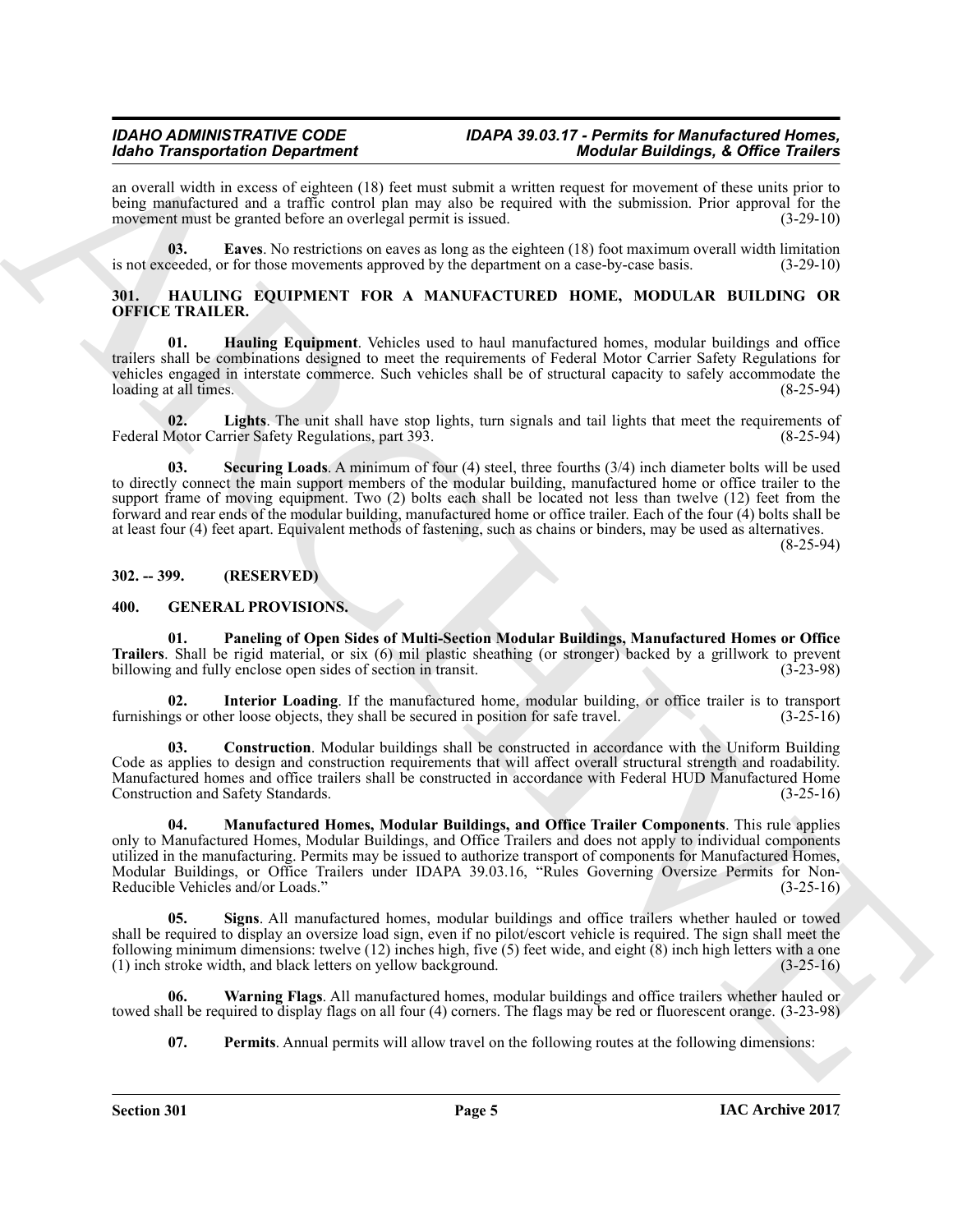#### *IDAHO ADMINISTRATIVE CODE IDAPA 39.03.17 - Permits for Manufactured Homes, Idaho Transportation Department Modular Buildings, & Office Trailers*

|                            | Route      | <b>Base Width</b>                                         | <b>Overall Width</b>                                                                                                                                                         | Height | <b>Overall Length</b>                                                                                                                                                                                                                                                                                                                                                                                                                                                                                                                                         |             |
|----------------------------|------------|-----------------------------------------------------------|------------------------------------------------------------------------------------------------------------------------------------------------------------------------------|--------|---------------------------------------------------------------------------------------------------------------------------------------------------------------------------------------------------------------------------------------------------------------------------------------------------------------------------------------------------------------------------------------------------------------------------------------------------------------------------------------------------------------------------------------------------------------|-------------|
|                            | Red        |                                                           | 12' 6"                                                                                                                                                                       | 15' 6" | 110'                                                                                                                                                                                                                                                                                                                                                                                                                                                                                                                                                          |             |
|                            | Other      | 16'                                                       | 18'                                                                                                                                                                          | 15' 6" | 110'                                                                                                                                                                                                                                                                                                                                                                                                                                                                                                                                                          |             |
|                            | ments Map. | be allowed only by single trip permit.                    | ** The routes referred to above are on the Pilot/Escort Vehicle and Travel Time Require-<br>**When exceeding the above maximum dimensions allowed for a route, movement will |        |                                                                                                                                                                                                                                                                                                                                                                                                                                                                                                                                                               |             |
|                            |            |                                                           |                                                                                                                                                                              |        |                                                                                                                                                                                                                                                                                                                                                                                                                                                                                                                                                               | $(3-25-16)$ |
| 08.                        |            | or when wind velocity exceeds thirty (30) miles per hour. |                                                                                                                                                                              |        | Hazardous Travel Conditions Restrictions. Extreme caution in the operation of vehicle<br>combinations shall be exercised when hazardous conditions exist. The movement by overlegal permit of<br>manufactured homes, modular buildings and office trailers shall be prohibited and otherwise valid permits shall<br>automatically become invalid enroute when travel conditions become hazardous due to ice, snow or frost; when<br>visibility is restricted to less than five hundred (500) feet by fog, dust, smoke or smog or other atmospheric condition; | $(5-8-09)$  |
| 09.                        |            |                                                           | hour travel will be allowed, and must meet the following requirements:                                                                                                       |        | Time of Travel Requirements. Manufactured homes, modular buildings, and office trailers<br>exceeding ten (10) feet in width, will have daylight travel only. When less than ten (10) feet wide, twenty-four (24)                                                                                                                                                                                                                                                                                                                                              | $(4-5-00)$  |
| a.                         |            |                                                           | The lights must be visible from five hundred (500) feet;                                                                                                                     |        |                                                                                                                                                                                                                                                                                                                                                                                                                                                                                                                                                               | $(4-5-00)$  |
| b.                         |            | The lights shall be steady burning;                       |                                                                                                                                                                              |        |                                                                                                                                                                                                                                                                                                                                                                                                                                                                                                                                                               | $(4-5-00)$  |
| c.                         |            | The color of the lights shall be as follows:              |                                                                                                                                                                              |        |                                                                                                                                                                                                                                                                                                                                                                                                                                                                                                                                                               | $(4-5-00)$  |
| 1.<br>load shall be amber. |            |                                                           |                                                                                                                                                                              |        | Lights visible from the front of the load and the extremities in the middle or near the front of the                                                                                                                                                                                                                                                                                                                                                                                                                                                          | $(4-5-00)$  |
| ii.                        |            |                                                           |                                                                                                                                                                              |        | Lights visible from the back of the load and the extremities near the back of the load shall be red.                                                                                                                                                                                                                                                                                                                                                                                                                                                          | $(4-5-00)$  |
| $401. - 999.$              | (RESERVED) |                                                           |                                                                                                                                                                              |        |                                                                                                                                                                                                                                                                                                                                                                                                                                                                                                                                                               |             |
|                            |            |                                                           |                                                                                                                                                                              |        |                                                                                                                                                                                                                                                                                                                                                                                                                                                                                                                                                               |             |
|                            |            |                                                           |                                                                                                                                                                              |        |                                                                                                                                                                                                                                                                                                                                                                                                                                                                                                                                                               |             |

<span id="page-5-2"></span><span id="page-5-1"></span>

| а. | The lights must be visible from five hundred (500) feet; | $(4-5-00)$ |
|----|----------------------------------------------------------|------------|
|----|----------------------------------------------------------|------------|

- **b.** The lights shall be steady burning; (4-5-00)
- **c.** The color of the lights shall be as follows: (4-5-00)

### <span id="page-5-0"></span>**401. -- 999. (RESERVED)**